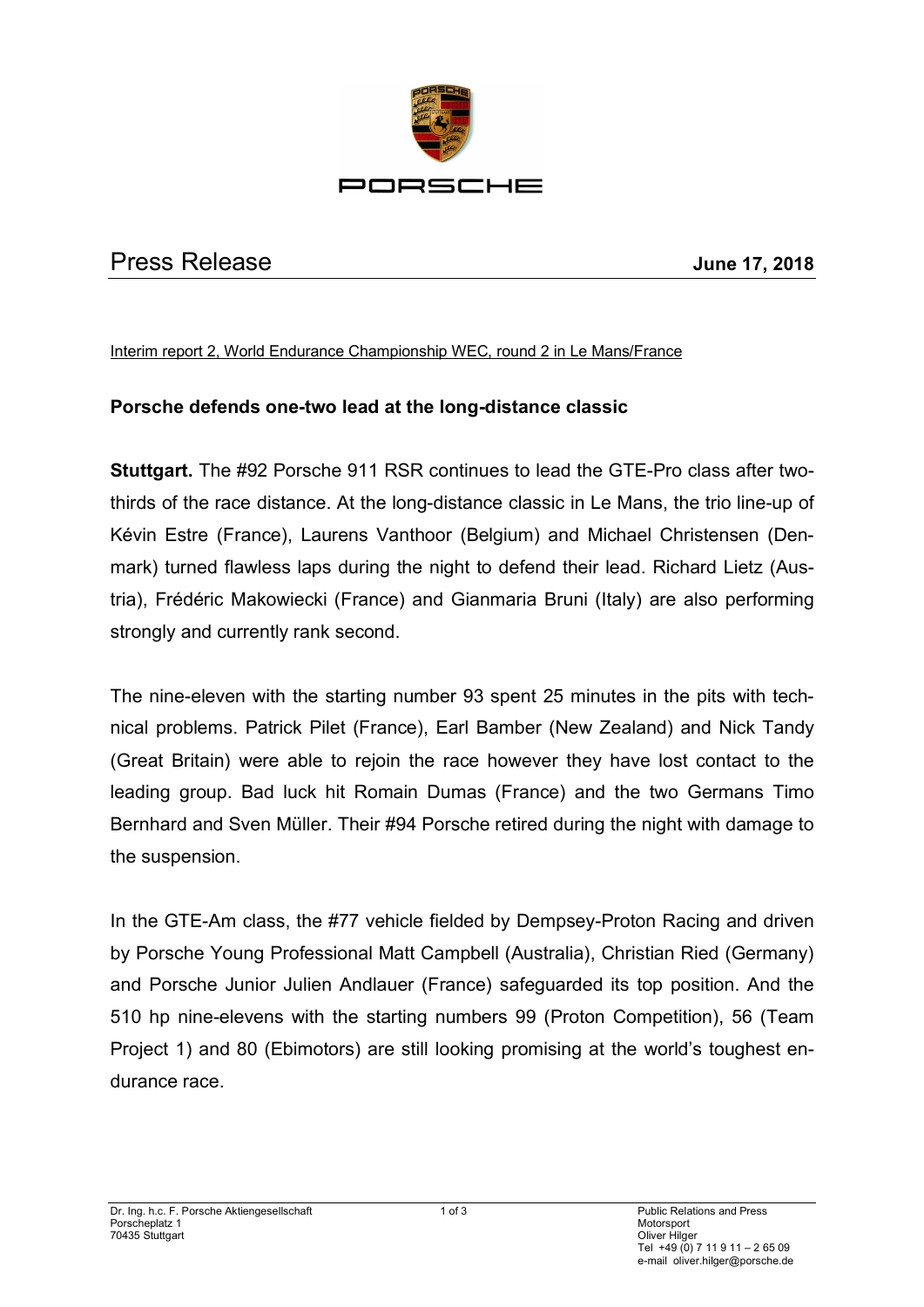## **Quotes**

**Dr Frank-Steffen Walliser, Vice President Motorsport and GT Cars:** "We're experiencing an extremely close race where everything is still wide open. Our #92 and #91 Porsche 911 RSR are still leading. But the competition is lapping the track at the same high speed. You can't really pull clear to build a gap. Unfortunately two of our cars experienced problems. Chassis damage during the night on our #94 car wasn't able to be repaired. Safety took priority. And the alternator had to be replaced on the #93 car. The car is continuing perfectly and is setting good times. It has, however, lost laps, which it probably won't be able to regain. In the GTE-Am class, the #77 car is in the lead. Behind it everything is in a state of flux. It's difficult to make a prognosis for the race outcome."

**Laurens Vanthoor (Porsche 911 RSR #92):** "The night went well for us. We were able to drive our race at the front and maintain the gap to the second car. There were no incidents with other cars and our vehicle is running very well. There's still a long way to go."

**Frédéric Makowiecki (Porsche 911 RSR #91):** "Our speed is good, but our sister car is going really strong at the front. It'll be hard for us to get past them. Still, until the flag drops anything is possible at Le Mans."

**Nick Tandy (Porsche 911 RSR #93):** "We lost a lot of time in the pits and so we have virtually no chance of securing a front spot. But we definitely want to finish the race, because the experience you get at Le Mans is very important."

**Romain Dumas (Porsche 911 RSR #94):** "Obviously I'm really disappointed. Most of all I feel sorry for the team because the guys have worked hard and did a great job. But things like this can happen in motor racing."